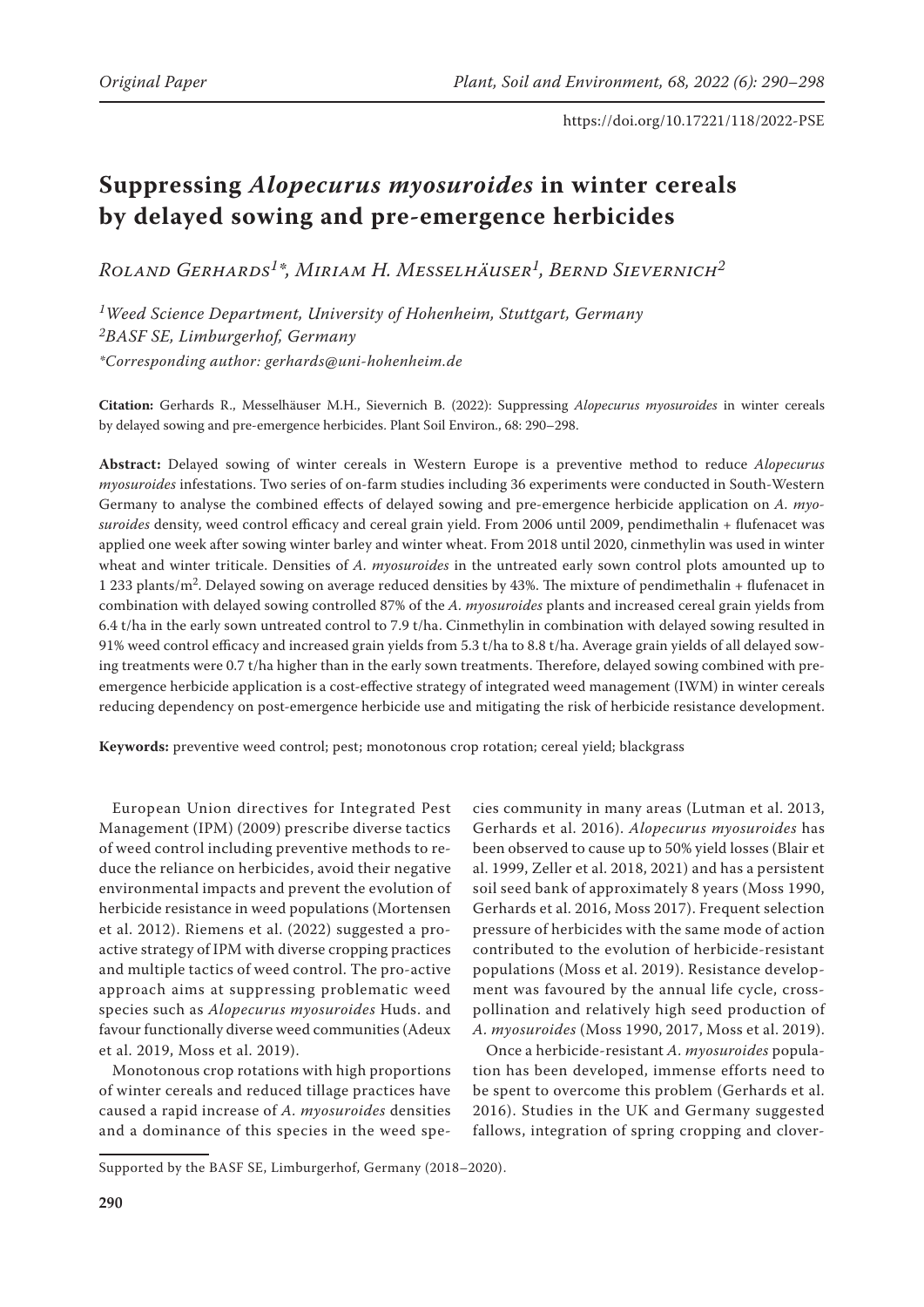grass leys, inversion tillage, stale seedbed and stubble treatments to manage fields with high infestations of herbicide-resistant *A. myosuroides* (Lutman et al. 2013, Gerhards et al. 2016, Zeller et al. 2018, 2021). However, those measures can reduce the contribution margin up to 22% and often require investments in new machinery (Gerhards et al. 2016). Therefore, farmers hesitate to re-design their cropping systems. They rather try to react to herbicide-resistant weed population with methods that can be easily realised, such as changing the herbicide mode of action, selecting more competitive crop cultivars or delayed sowing of winter cereals, all of which contribute to a reduction of *A. myosuroides* infestations (Lutman et al. 2013, Gerhards et al. 2016).

Delayed sowing of winter cereals in Western Europe can be included in a pro-active IPM strategy to reduce *A. myosuroides* infestation if it was combined with other preventive and direct weed control tactics (Riemens et al. 2022). Sowing winter cereals after mid-October instead of September and early October can reduce *A. myosuroides* emergence by 50% (Melander 1995, Rasmussen 2004, Lutman et al. 2013). But, delayed sowing might also result in higher *A. myosuroides* densities (Melander 1995). The impact of delayed sowing on cereal yield is not clear (Lutman et al. 2013). A Danish study reported about lower grain yields after late sowing, even when this measure was combined with effective herbicides to control annual broadleaved weeds and volunteer oat (Rasmussen 2004). Milder climate conditions over winter in South-Western Germany could proceed

with the vegetative development (leaf growth and tillering until BBCH 29) of cereals (Geisler 1983), which provides the basis for higher grain yields. We would therefore assume, that delayed sowing of winter cereals in South-Western Germany would result in equal grain yields as early sown cereals and result in better efficacy of pre-emergence herbicides.

The objectives of this study were to determine the combined effects of late sowing and pre-emergence herbicide application on *A. myosuroides* density, control efficacy and winter cereal grain yield. The hypotheses were that (*i*) delayed sowing reduces *A. myosuroides* densities and (*ii*) increases the efficacy of pre-emergence herbicide against *A. myosuroides*. It was further hypothesised that (*iii*) delayed sowing of winter cereals does not result in lower grain yields than early sowing.

### **MATERIAL AND METHODS**

**Experimental sites.** Two series of field studies were conducted on winter cereals. Four to ten experiments per season were carried out for the first trial protocol with winter barley and winter wheat from 2006 until 2009 and one to two experiments per season for the second protocol with winter wheat and winter triticale from 2018 until 2020. In total, 36 experiments were included in this study. All experiments were located in South Western Germany in a radius of approximately 50 km around Stuttgart-Hohenheim (48.71°N, 9.19°E). Climatical conditions were similar at all locations. Average monthly temperatures were 1–2.5 °C above the long-term mean during all

Table 1. Average monthly temperatures and precipitation at Ihinger Hof Research Station from September 2005 until August 2009 and from October 2017 until August 2020 and long-term means from 1961 until 1990

| Month      | Mean temperatures $(^{\circ}C)$ |        |      |      |                |      |        |        |      |                   |
|------------|---------------------------------|--------|------|------|----------------|------|--------|--------|------|-------------------|
|            | 2005                            | 2006   | 2007 | 2008 | 2009           | 2017 | 2018   | 2019   | 2020 | long-term average |
| Jan        |                                 | $-2.5$ | 4.4  | 3.1  | $-2.1$         |      | 3.9    | $-0.9$ | 2.3  | $-0.4$            |
| Feb        |                                 | $-0.4$ | 4.4  | 3.6  | 0.2            |      | $-2.4$ | 3.5    | 4.8  | 0.7               |
| March      |                                 | 2.1    | 5.3  | 4.3  | $\overline{4}$ |      | 2.9    | 6.1    | 4.7  | 4.0               |
| April      |                                 | 8.1    | 12.2 | 7.5  | 11.6           |      | 12.4   | 8.6    | 10.9 | 7.9               |
| May        |                                 | 13.2   | 14.1 | 14.8 | 14.7           |      | 14.9   | 10.1   | 11.9 | 12.2              |
| June       |                                 | 17.4   | 17.1 | 17.2 | 15.9           |      | 17.4   | 18.5   | 15.5 | 15.5              |
| July       |                                 | 22     | 16.9 | 17.7 | 17.8           |      | 19.9   | 18.7   | 18.3 | 17.5              |
| Aug        |                                 | 14.4   | 16.4 | 16.8 | 18.5           |      | 19.6   | 18.2   | 19.3 | 16.8              |
| Sep        | 14.6                            | 16.3   | 11.8 | 11.7 |                |      | 14.8   | 13.7   |      | 13.6              |
| Oct        | 11                              | 11.9   | 8.2  | 9    |                | 10.3 | 10.1   | 10.8   |      | 9.0               |
| <b>Nov</b> | 3.8                             | 7.1    | 3.2  | 4.4  |                | 4.0  | 4.5    | 3.9    |      | 3.7               |
| Dec        | 0.1                             | 3.4    | 0.8  | 0.5  |                | 1.1  | 2.6    | 2.7    |      | 0.7               |

\*source ("Wetter-bw," 2020)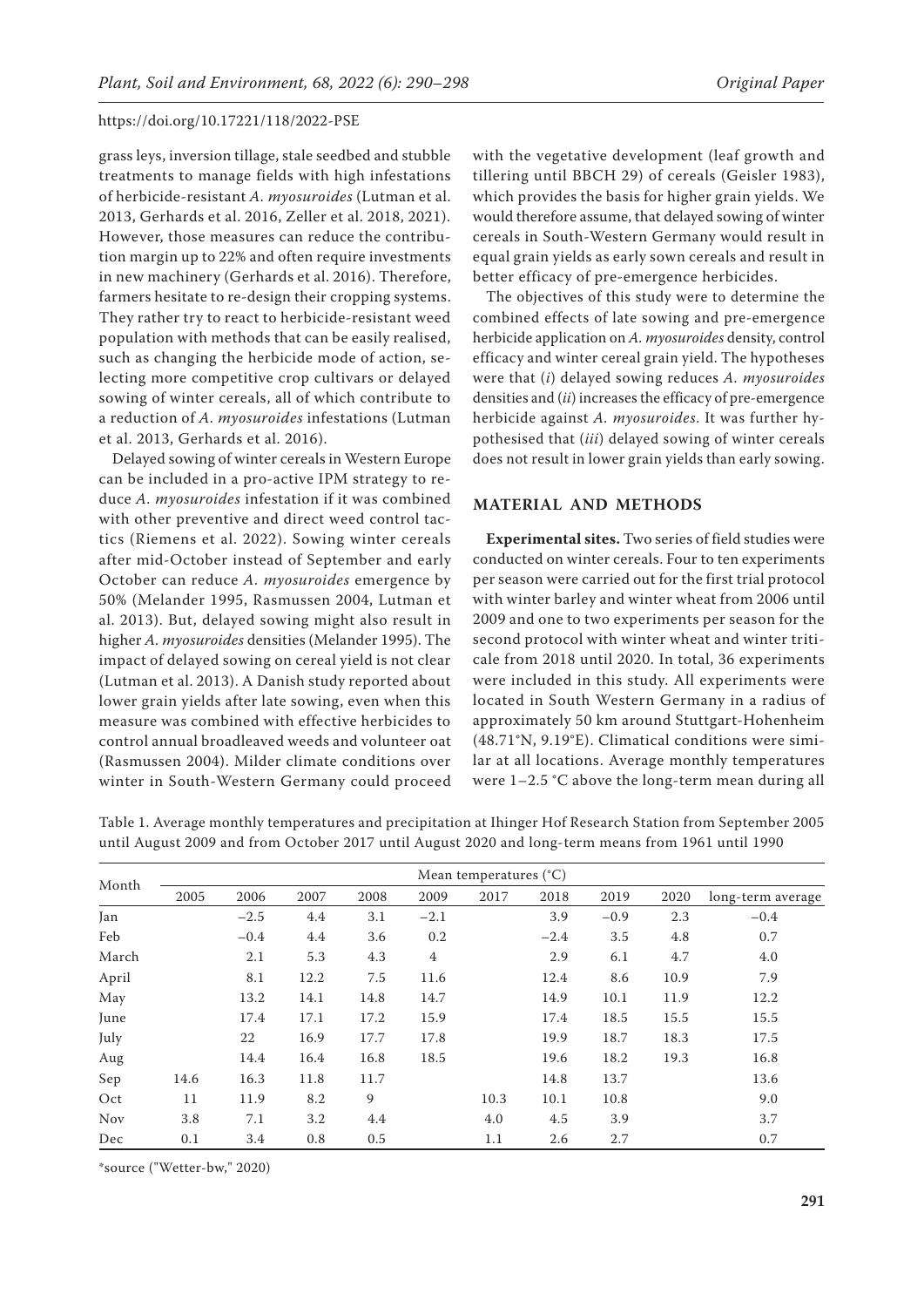seven years (Table 1). In late autumn 2007, 2009 and 2019, precipitation was much lower than the long-term means. Longer periods of droughts were also recorded in the spring of 2007, 2018 and 2020 (Table 2). Experimental sites were characterised by different types of cambisols containing 30–42% clay.

**Experimental design.** A two-factorial randomised complete block design with three repetitions was realised in all experiments. Plots had a length of 12 m in direction of sowing and a width of 3 m, which corresponds to the working width of the seeder and field plot sprayer. Seedbed was prepared after noninversion tillage using a chisel plough and a rotor tiller.

The first factor was the sowing date of winter cereals including an early date and a late date at least 10 days after the first sowing (Table 3). The seed rate was slightly adjusted to the sowing date with 300 seeds/m2 until 19 October, 320 seeds/m2 between 20 October until 31 October and 350 seeds/m<sup>2</sup> after 31 October to achieve the same number of heads/ $m^2$ as later sowing decreases the number of heads per plant. Seed rate was not included as a factor in the analysis because it was assumed that seed rate had no effect on *A. myosuroides* densities until the end of tillering in spring.

The second factor was the weed control method against *A. myosuroides* in winter cereals including a pre-emergence application of  $4$  L/ha Malibu® (60 g/L flufenacet + 300 g/L pendimethalin, EC, BASF) from 2006 until 2009 and 0.66 L/ha Luxinum® (750 g/L

cinmethylin, BASF) from 2018 until 2020 and untreated control. Both herbicides were applied at the label rate four to 7 days after sowing with a plot sprayer (Schachtner-Gerätetechnik, Ludwigsburg, Germany). The sprayer was calibrated for a volume of 200 L/ha and a speed of 3.6 km/h. Nozzles with a spray rate of 0.8 L/min at 3 bar pressure were used. Broadleaved weed species were controlled in all plots with synthetic auxins (800 g a.i. (active ingredient)/ha  $2,4$ -D or 600 g a.i./ha MCPA) in spring.

**Assessments.** The density of *A. myosuroides* was measured approximately 45 and 120 days after sowing (DAS). The first date corresponds to the end of the vegetation period in the year of sowing and the second date represents the end of tillering in spring (re-growing). *A. myosuroides* plants were counted within a  $0.1 \text{ m}^2$  frame randomly placed four times in each plot. The measurements were multiplied by 10 to determine density/m<sup>2</sup>. Average densities/m<sup>2</sup> per plot were analysed. Weed control efficacy (WCE) was calculated according to Eq. 1:

$$
WCE = 100 \times (1 - w_t/w_u)
$$
 (1)

where:  $w_t$  – density of weeds in the treated plots and  $w_u$  – density of weeds in untreated control plots. Grain yields were measured in a  $1.5 \text{ m} \times 12 \text{ m}$  strip in the centre of each plot with a plot harvester (Wintersteiger, Elite 3, Ried im Innkreis, Austria). Grain water content was measured for each plot. Grain weights were then related to a homogenous water content of 14%.

| Month      | Mean precipitation (mm) |       |       |       |       |      |      |       |      |                   |
|------------|-------------------------|-------|-------|-------|-------|------|------|-------|------|-------------------|
|            | 2005                    | 2006  | 2007  | 2008  | 2009  | 2017 | 2018 | 2019  | 2020 | long-term average |
| Jan        |                         | 11.4  | 48.6  | 39.3  | 27.1  |      | 89.0 | 45.6  | 11.2 | 50.0              |
| Feb        |                         | 26.4  | 68.7  | 20.5  | 37.9  |      | 19.4 | 13.1  | 88.2 | 45.0              |
| March      |                         | 59.8  | 49.6  | 64.4  | 47.6  |      | 21.2 | 47.1  | 49.7 | 51.3              |
| April      |                         | 62.8  | 0.6   | 102.6 | 28.9  |      | 17.4 | 26.7  | 4.8  | 60.1              |
| May        |                         | 69.1  | 103.5 | 101   | 124.1 |      | 75.1 | 107.2 | 45.6 | 80.1              |
| June       |                         | 32.6  | 107.2 | 92.5  | 63.4  |      | 32.5 | 52.2  | 85.4 | 92.6              |
| July       |                         | 56.7  | 68.7  | 56.8  | 174.9 |      | 32.0 | 53.9  | 15.3 | 67.5              |
| Aug        |                         | 137.7 | 64.3  | 99.1  | 81.6  |      | 28.8 | 82.4  | 11.2 | 73.6              |
| Sep        | 41.5                    | 50.1  | 47.6  | 70.2  |       | 5.8  | 78.0 | 28.4  |      | 57.2              |
| Oct        | 31.5                    | 73.6  | 6.7   | 96.7  |       | 51.1 | 26.4 | 53.6  |      | 45.2              |
| <b>Nov</b> | 25.7                    | 22.1  | 62.6  | 23.4  |       | 63.0 | 19.5 | 43.4  |      | 62.0              |
| Dec        | 28.6                    | 21.7  | 53.1  | 27.4  |       | 32.5 | 83.9 | 37.4  |      | 53.3              |

Table 2. Average monthly precipitation at Ihinger Hof Research Station from September 2005 until August 2009 and from October 2017 until August 2020 and long-term means from 1961 until 1990

\*source ("Wetter-bw," 2020)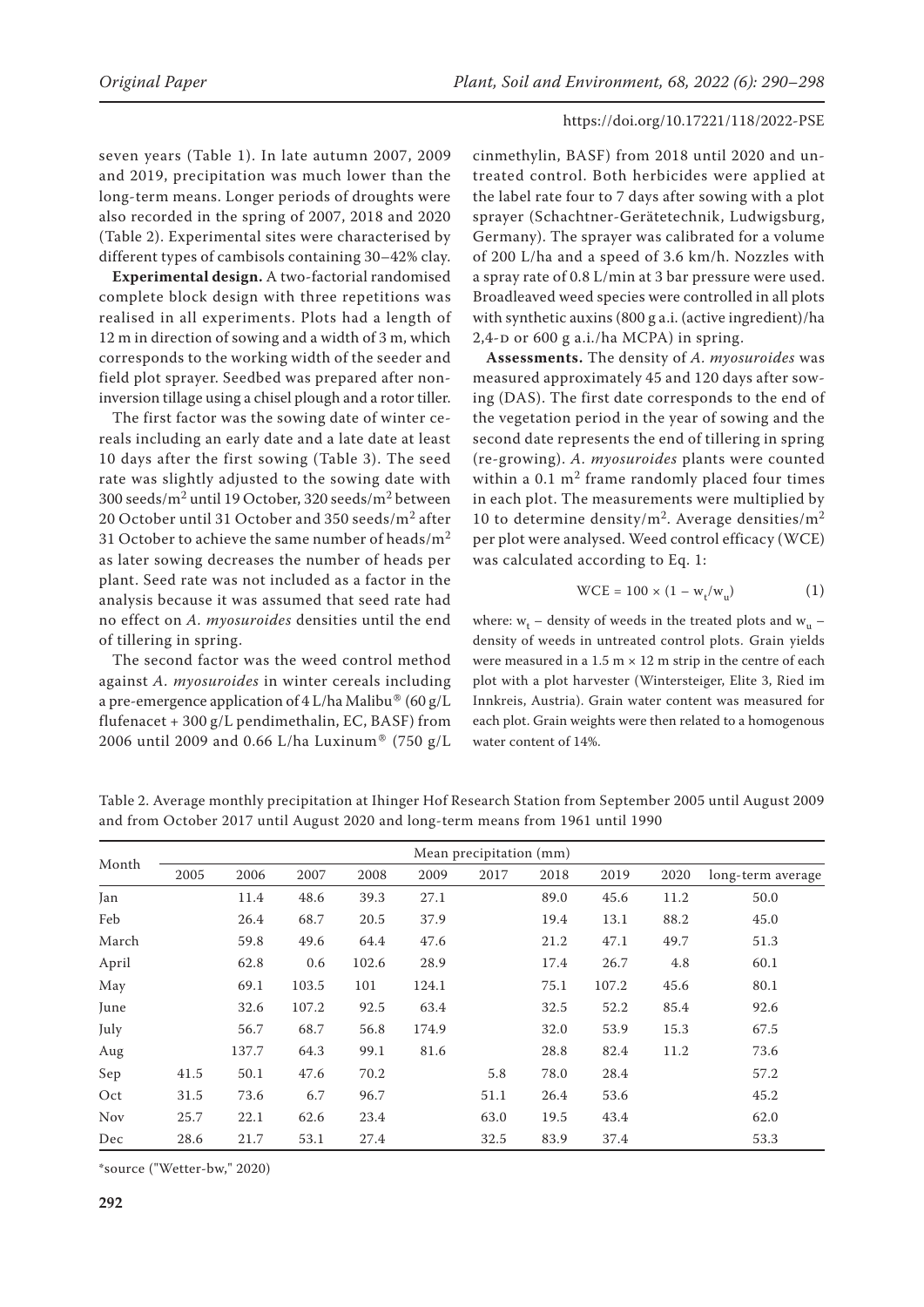| Table 3. Experimental details of the field experiments |  |  |  |  |
|--------------------------------------------------------|--|--|--|--|
|--------------------------------------------------------|--|--|--|--|

| Exp.           |                |                  |                  |      | Sowing dates |                          |  |
|----------------|----------------|------------------|------------------|------|--------------|--------------------------|--|
|                | Location       | Crop             | Previous crop    | Year | early        | late                     |  |
| $\mathbf{1}$   | Hohenheim      | winter barley    | winter wheat     | 2005 | 19 Sept.     | 27 Sept.                 |  |
| $\overline{2}$ | Schw. Hall     | winter barley    | winter wheat     | 2005 | 20 Sept.     | 30 Sept.                 |  |
| 3              | Altheim        | winter barley    | winter triticale | 2005 | 13 Sept.     | 23 Sept.                 |  |
| 4              | Weikersheim    | winter barley    | spring barley    | 2005 | 20 Sept.     | 30 Sept.                 |  |
| 5              | Elztal         | winter barley    | winter wheat     | 2005 | 10 Sept.     | 20 Sept.                 |  |
| 6              | Hohenheim      | winter wheat     | sugar beet       | 2005 | 06 Oct.      | 16 Oct.                  |  |
| 7              | Sigmaringen    | winter wheat     | spring oats      | 2005 | 11 Oct.      | 25 Oct.                  |  |
| 8              | Bittelborn     | winter wheat     | oilseed rape     | 2005 | 09 Sept.     | 30 Sept.                 |  |
| 9              | Reubach        | winter wheat     | winter wheat     | 2005 | 18 Sept.     | 18 Oct.                  |  |
| 10             | Weldingfelden  | winter wheat     | oilseed rape     | 2005 | 27 Sept.     | 10 Oct.                  |  |
| 11             | Schw. Hall     | winter barley    | winter triticale | 2006 | 21 Sept.     | 11 Oct.                  |  |
| 12             | Dallau         | winter barley    | winter wheat     | 2006 | 14 Sept.     | 27 Sept.                 |  |
| 13             | Altheim        | winter barley    | winter triticale | 2006 | 11 Sept.     | 21 Sept.                 |  |
| 14             | Hohenheim      | winter barley    | winter wheat     | 2006 | 18 Sept.     | 28 Sept.                 |  |
| 15             | Schw. Hall     | winter wheat     | winter wheat     | 2006 | 18 Sept.     | 18 Oct.                  |  |
| 16             | Rohrdorf       | winter wheat     | oilseed rape     | 2006 | 29 Sept.     | 10 Oct.                  |  |
| 17             | Waibstadt      | winter wheat     | oilseed rape     | 2006 | 30 Sept.     | 18Oct.                   |  |
| 18             | Hohenheim      | winter wheat     | peas             | 2006 | 25 Sept.     | 13 Oct.                  |  |
| 19             | Schw. Hall     | winter barley    | winter wheat     | 2007 | 25 Sept.     | 11 Oct.                  |  |
| 20             | Hohenheim      | winter barley    | winter wheat     | 2007 | 14 Sept.     | 01 Oct.                  |  |
| 21             | Schw. Hall     | winter wheat     | oilseed rape     | 2007 | 20 Sept.     | 20 Oct.                  |  |
| 22             | Westernach     | winter wheat     | winter wheat     | 2007 | 06 Oct.      | 20 Oct.                  |  |
| 23             | Hohenheim      | winter wheat     | peas             | 2007 | 01 Oct.      | 16 Oct.                  |  |
| 24             | Schw. Hall     | winter barley    | winter triticale | 2008 | 24 Sept.     | 14 Oct.                  |  |
| 25             | Dallau         | winter barley    | winter wheat     | 2008 | 17 Sept.     | 30 Sept.                 |  |
| 26             | Altheim        | winter barley    | winter triticale | 2008 | 10 Sept.     | 22 Sept.                 |  |
| 27             | Unterifflingen | winter wheat     | oilseed rape     | 2008 | 27 Sept.     | $\overline{\phantom{0}}$ |  |
| 28             | Stuttgart      | winter wheat     | spring oats      | 2008 | 10 Oct.      |                          |  |
| 29             | Poppenhausen   | winter wheat     | oilseed rape     | 2008 | 06 Oct.      |                          |  |
| 30             | Hohenheim      | winter wheat     | faba bean        | 2008 | 29 Sept.     |                          |  |
| 31             | Rottweil       | winter wheat     | maize            | 2008 | 28 Sept.     |                          |  |
| 32             | Schw. Hall     | winter wheat     | oilseed rape     | 2008 | 26 Sept.     |                          |  |
| 33             | Renningen      | winter wheat     | maize            | 2017 | 19 Oct.      | 04 Dec.                  |  |
| 34             | Renningen      | winter triticale | winter wheat     | 2018 | 08 Oct.      | 10 Nov.                  |  |
| 35             | Entringen      | winter triticale | winter wheat     | 2018 | 25 Sept.     | 25 Oct.                  |  |
| 36             | Renningen      | winter wheat     | winter wheat     | 2019 | 08 Oct.      | 31 Oct.                  |  |

240 g/ha flufenacet + 1 200 g/ha pendimethalin\* were applied from 2005 until 2009 and 500 g/ha cinmethylin\*\* were sprayed from 2017 until 2020. \*Malibu®(60 g/L flufenacet + 300 g/L pendimethalin, EC, BASF); \*\*Luxinum® (750 g/L cinmethylin, BASF)

**Statistical analysis.** For data analysis, the statistical software R (version 3.6.2, RStudio Team, Boston, USA) was used. Prior to ANOVA, the data were checked for homogeneity of variance and normal distribution of residuals. If necessary, data were square-root transformed to homogenise variances and normalise the distribution. In the figures, back-transformed means are shown. In the ANOVA, sowing date, herbicide treatment and crop were included as fixed effects. Locations were taken as random effects. Multiple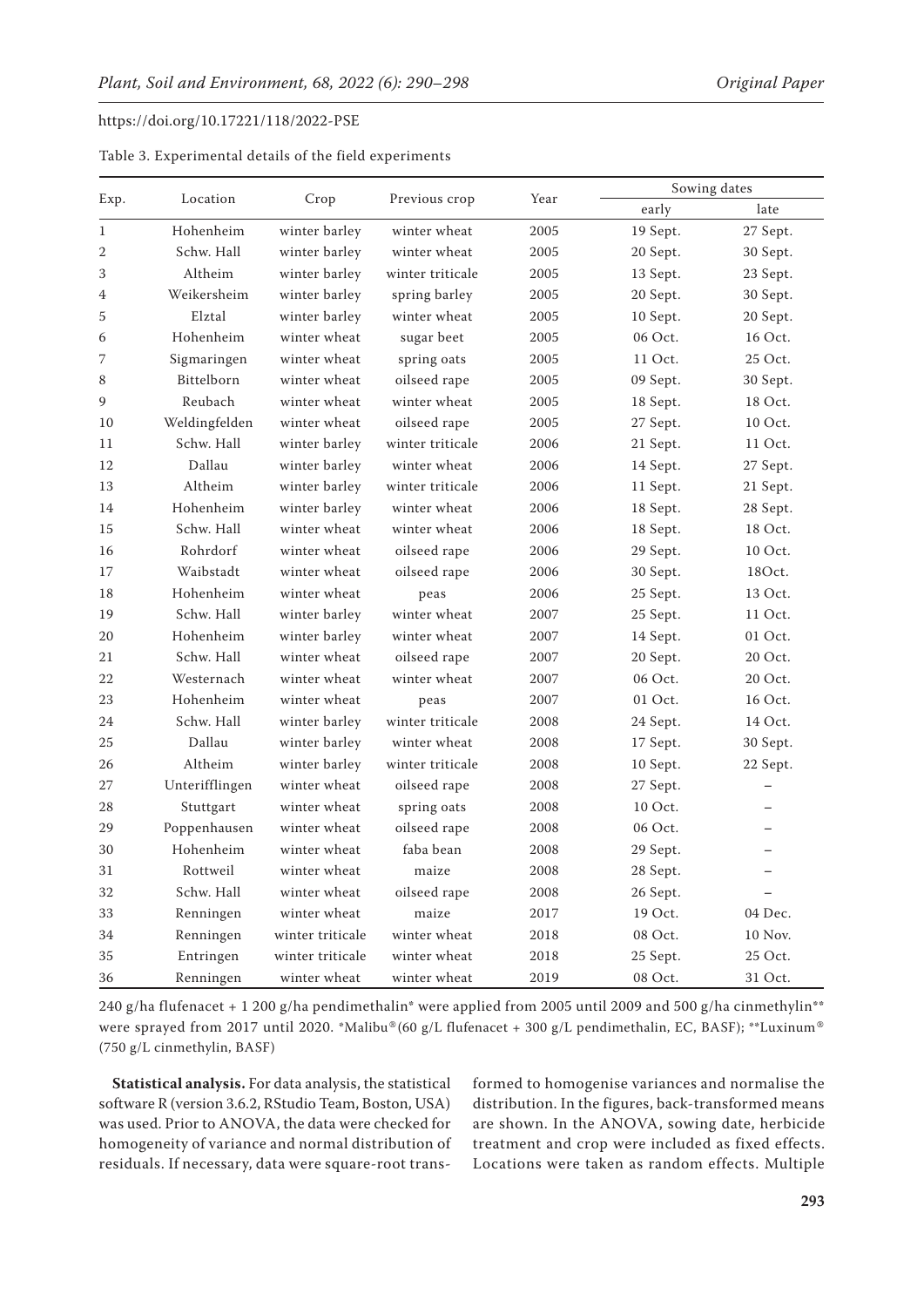mean comparison tests were performed using the Tukey *HSD* (honestly significant difference)-test at a significance level of  $\alpha \leq 0.05$ . The relation between weed density and relative yield loss was estimated with a non-linear regression model proposed by Cousens (1985).

$$
Y_L = \frac{Id}{1 + \frac{I}{A} d} \tag{2}
$$

where:  $Y_L$  – relative yield loss;  $d$  – weed density; I – yield loss per unit of weed parameter for  $d \rightarrow 0$  and A – maximum yield loss.

# **RESULTS**

The crop ( $P = 0.082$ ), previous crop ( $P = 0.1034$ ), year (*P* = 0.1786) and location (*P* = 0.1242) had no significant effect on weed density and grain yield. Therefore, data were pooled over all crops, previous crops, years and locations. Significant interactions of sowing date and weed control  $(P < 0.01)$  were calculated for the measured parameters of weed density and grain yield, with the lowest densities and highest yield in the pre-emergence herbicide plots after delayed sowing and the highest densities and lowest yields in the early sown control plots.

Densities of *A. myosuroides* in the untreated early sown plots amounted to 355 plants/ $m<sup>2</sup>$ 



Figure 1. Average *Alopecurus myosuroides* density approximately 120 days after sowing in relation to weed control with pre-emergence herbicides and sowing date for 32 experiments in Baden-Württemberg in winter wheat and winter barley from 2006 until 2009. Bars represent the standard error of the mean. Means with the same letter are not significantly different according to Tukey *HSD* (honestly significant difference)-test at  $P \le 0.05$ ; Pen + Flu – pendimethalin + flufenacet

# $(2006 - 2009)$  and 400 plants/m<sup>2</sup> (2018–2020). Densities were lowest for the combination of pre-emergence herbicide after delayed sowing with 16 plants/ $m^2$  for the trials with flufenacet + pendimethalin (Figure 1) and 9 plants/ $m<sup>2</sup>$ for the experiments with cinmethylin (Figure 2). Average densities were more than threefold higher when pre-emergence herbicides were applied after early sowing. Delayed sowing in the untreated control plots reduced average *A. myosuroides* densities by 52% in the 2006–2009 experiments and 34% in the 2018–2020 experiments (Figures 1 and 2).

Efficacy of pre-emergence herbicide was not affected by sowing date  $(P = 0.36)$ . Efficacy of flufenacet + pendimethalin on *A. myosuroides* was 85.4% (standard error (SE) = 3.2) after early sowing and 86.7% after late sowing ( $SE = 4.8$ ). Efficacy of cinmethylin was  $85.5\%$  (SE = 11.1) after early sowing and  $91.1\%$  (SE = 7.9) after late sowing. However, the efficacies of both herbicides on *A. myosuroides* varied between locations and years (*P* < 0.01). Flufenacet + pendimethalin efficacy varied between 92.4% in 2006 and 79.7% in 2007. Efficacy of cinmethylin was significantly lower (in 2020 than in 2018 and 2019 (Figure 3). The lowest efficacies were observed in 2007, 2009 and 2020, which had also the lowest precipitations in late autumn.



Figure 2. Average *Alopecurus myosuroides* density approximately 120 days after sowing in relation to weed control with pre-emergence herbicides and sowing date for four experiments in winter wheat at Ihinger Hof in 2018 and 2020 and winter triticale at Ihinger Hof and Entringen in 2019. Bars represent the standard error of the mean. Means with the same letter are not significantly different according to Tukey *HSD* (honestly significant difference)-test at *P* ≤ 0.05; Cin – cinmethylin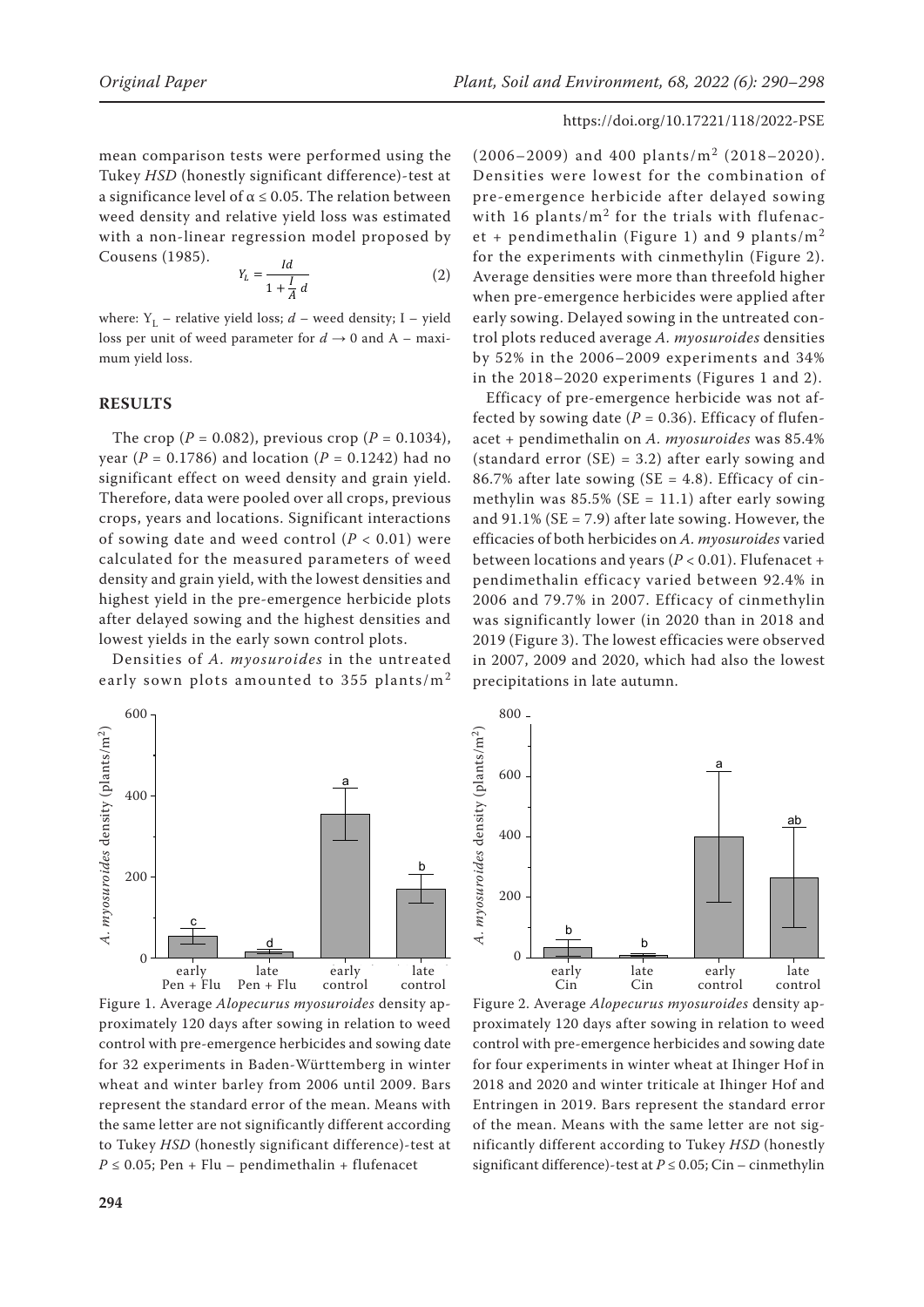

Figure 3. Average efficacy (%) of pendimethalin + flufenacet on *Alopecurus myosuroides* in winter wheat and winter barley in 2006–2009 and average efficacy (%) of cinmethylin on *Alopecurus myosuroides* in winter wheat and winter triticale in 2018–2020. Bars represent the standard error of the mean. Means with the same letter are not significantly different according to Tukey *HSD* (honestly significant difference)-test at  $P \le 0.05$ 

Treatments with pendimethalin + flufenacet after delayed sowing resulted in the highest average grain yields of 7.9 t/ha compared to 6.4 t/ha for the early sown untreated control. On average, pendimethalin + flufenacet treatments increased winter cereal yields by 23%. Similar results were measured for cinmethylin with the highest grain yield of 8.8 t/ha in the treatment with cinmethylin after late sowing compared to only 5.3 t/ha in the early sowing untreated control. On average, cinmethylin treatments increased winter cereal yields by 32% (Figures 4 and 5).

The hyperbolic function by Cousens (1985) predicted 14% grain yield losses for *A. myosuroides* densities of 100 plants/ $m^2$  and a maximum 47% yield loss at densities of more than 1 000 plants/ $m<sup>2</sup>$ (Figure 6).

# **DISCUSSION**

Delayed sowing of winter cereals resulted in 43% lower *A. myosuroides* densities when averaged over all 36 experiments, even though in some experiments there was only a 10 days delay between the first and second date of sowing. This agrees with previous studies (Hakansson 2003, Lutman et al. 2013) with approximately 50% less *A. myosuroides* seedlings after late sowing. Weed suppression was explained



Figure 4. Average grain yield (t/ha) in relation to weed control with pre-emergence herbicides and sowing date for 32 experiments in Baden-Württemberg in winter wheat and winter barley from 2006 until 2009. Bars represent the standard error of the mean. Means with the same letter are not significantly different according to Tukey *HSD* (honestly significant difference)-test at  $P \le 0.05$ ; Pen + Flu – pendimethalin + flufenacet

by the seasonal variation of germination of *A. myosuroides.* The germination rate increases until late September before seeds partly fall into secondary



Figure 5. Average grain yield (t/ha) in relation to weed control with pre-emergence herbicides and sowing date for four experiments in winter wheat at Ihinger Hof in 2018 and 2020 and winter triticale at Ihinger Hof and Entringen in 2019. Bars represent the standard error of the mean. Means with the same letter are not significantly different according to Tukey *HSD* (honestly significant difference)-test at *P* ≤ 0.05; Cin – cinmethylin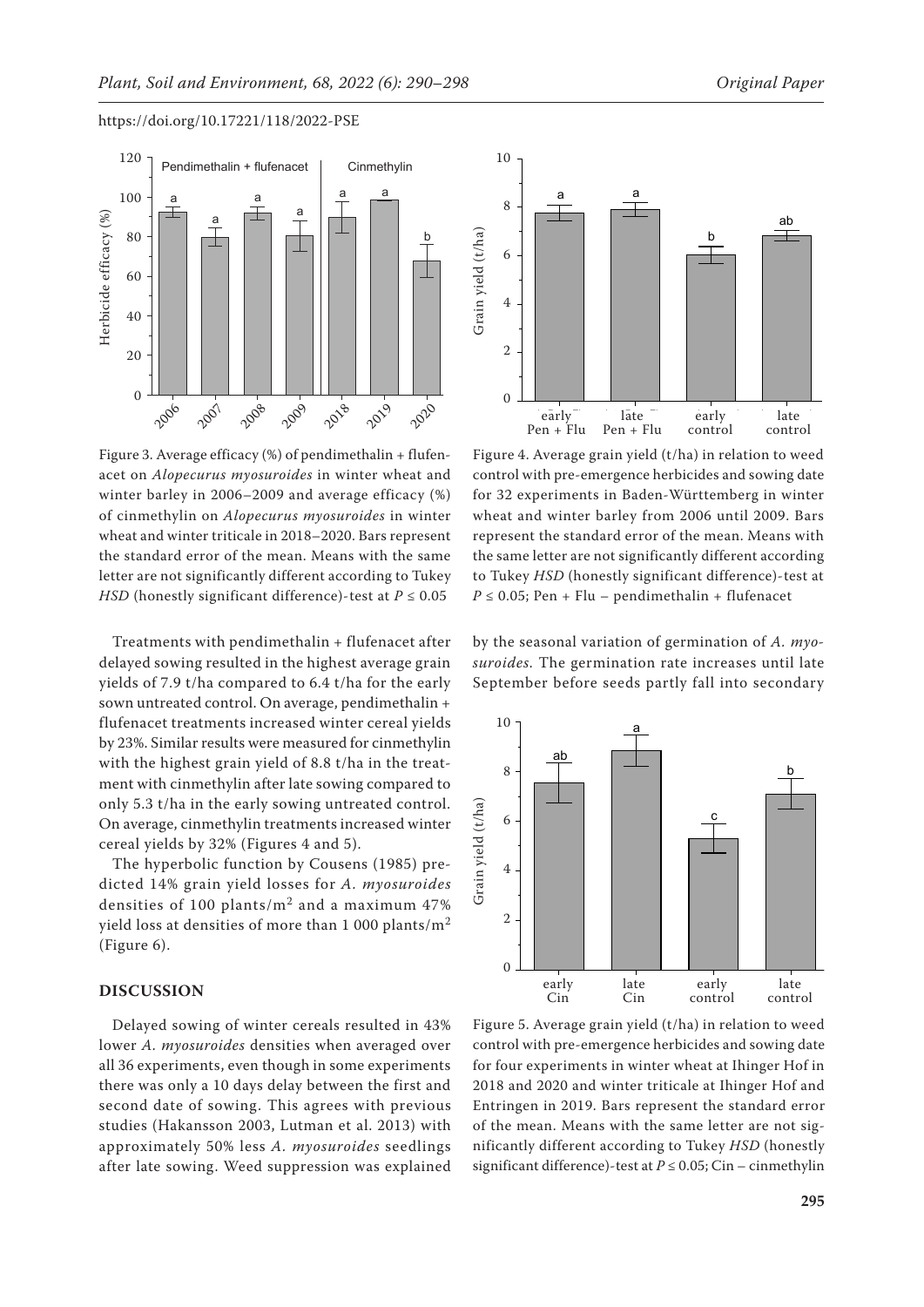

Figure 6. Relationship between *Alopecurus myosuroides* density and grain yield loss based on the hyperbolic model of Cousens (1985) in 36 field experiments in winter cereals; maximum yield loss  $(A) = 47.1$ , yield loss per unit of weed parameter for  $d \to 0$  (I) = 0.18

dormancy in late autumn. If seedbed preparation and sowing occur in late September, more *A. myosuroides*  seeds can germinate and emerge (Moss 1990, 2017). Delayed sowing suppressed *A. myosuroides* in almost all 36 experiments. This contradicts to Melander (1995), who observed less *A. myosuroides* plants after delayed sowing in one year and higher densities in the second year of study. Delayed sowing of winter cereals in the present study hardly caused any additional costs for farmers, if soils do not get too moist for soil cultivation.

Besides lower *A. myosuroides* densities, efficacies of pendimethalin + flufenacet and cinmethylin after late sowing remained on the same level as for the early sowing treatments. Those positive effects were also pointed out by Moss et al. (2019). Messelhäuser et al. (2021) observed higher efficacies of cinmethylin after delayed sowing in winter wheat and winter triticale in similar experiments in adjacent field sites from 2018 until 2020. Usually, pre-emergence herbicides such as flufenacet, pendimethalin, prosulfocarb and diflufenican and combinations of those without any additional preventive weed control method controlled a maximum of 80% of *A. myosuroides* plants until early spring (Bailly et al. 2012, Menne et al. 2012, Menegat and Nielsson 2019, Messelhäuser et al. 2021).

In the present study, pre-emergence herbicide efficacy was higher when it was combined with late sowing compared to early sowing. Weed densities after delayed sowing and pre-emergence application were below the economic weed threshold of 20–30 plants/m2 for *A. myosuroides* with 16 plants/m<sup>2</sup> for pendimethalin + flufenacet (87% efficacy) and 9 plants/m2 for cinmethylin (91% efficacy) (Gerowitt and Heitefuss 1990). Therefore, additional weed control methods were not needed after delayed sowing and pre-emergence herbicide use.

Reduced reliance on post-emergence herbicides decreases the risk for *A. myosuroides* to evolve resistance to herbicides (Moss et al. 2019). Herbicide resistance in *A. myosuroides* populations is a serious problem for weed management in Western Europe. Resistant populations of *A. myosuroides* against almost all herbicide modes of action have been found in Western Europe. More populations were resistant to post-emergence herbicides inhibiting the photosystem II, acetyl CoA carboxylase and acetolactate synthase than to pre-emergence herbicides (Drobny et al. 2006, Délye et al. 2007, Menne et al. 2012, Menne and Hogrefe 2012, Bailly et al. 2012, Heap 2014). The results of the present study showed that the integration of delayed sowing could replace an additional post-emergence herbicide and therefore reduce the selection of herbicide-resistant weed population. Previous studies in the UK and Germany showed that other preventive methods can also be very efficient in suppressing *A. myosuroides* and preventing herbicide resistance. Growing of spring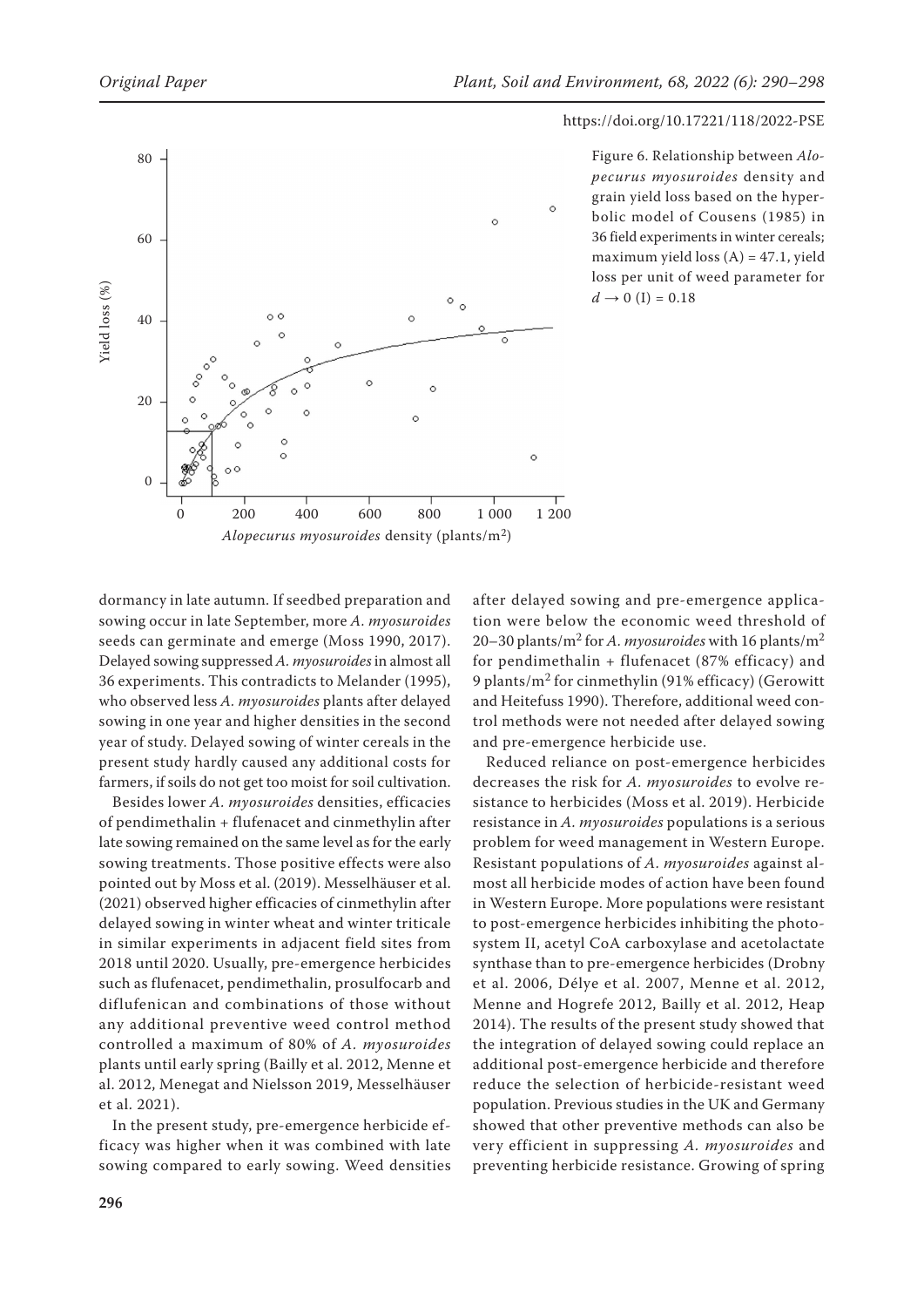crops reduced *A. myosuroides* densities by up to 88%, inversion tillage by 69% and competitive crop cultivars or increased crop density by up to 40% (Moss and Clarke 1994, Lutman et al. 2013, Zeller et al. 2018, 2021). Cover cropping, non-selective herbicide application on the stubble and stubble tillage suppressed *A. myosuroides* densities in the fall-to-spring season by more than 90% (Schappert et al. 2018). However, similar to post-emergence harrowing and hoeing, efficacies of those preventive methods can also be lower than 30% under unfavourable conditions, whereas the efficacy of herbicides was more stable (Zeller et al. 2021).

Farmers are concerned about weather-related risks of delayed cultivation and sowing in autumn, especially on soils with high clay contents. The Danish study showed lower grain yields after late sowing compared to early sowing (Rasmussen 2004). However, this effect could not be observed in the present study. On contrary, yields after late sowing were slightly higher than in the early seeded plots, especially when delayed sowing was combined with the application of a pre-emergence herbicide. This might be explained by different climatical conditions between Denmark and South-Western Germany during autumn and winter. In South-Western Germany, winter cereals usually find more suitable conditions for leaf development and tillering from late October until March than in Denmark. Therefore, winter cereals can produce more tillers after delayed sowing in South-Western Germany before vernalisation and days with long sunlight induce the generative growth stages of winter cereals. The formation of strong tillers during autumn and winter is essential for yield production. It can only partly be compensated by higher seed rates (Geisler 1983). Therefore, the risk of yield depression due to delayed sowing is lower in Southern Germany than in Northern parts of Europe.

Combining pre-emergence herbicides with delayed sowing can be considered a cost-effective and sustainable weed management approach with efficient use of the applied herbicides.

**Acknowledgement.** The study was partly supported by BASF (studies in 2018–2020). The authors thank Dr. Michael Spaeth, Dr. Matthias Schumacher and Dr. Alfons Schönhammer for their valuable inputs and suggestions in the design of the experiments and analysis of the results. We thank Marcus Saile, Cathrin Brechlin and Ernst Tränkle for their technical support during the experiments.

### **REFERENCES**

- Adeux G., Munier-Jolain N., Meunier D., Farcy P., Carlesi S., Barberi P., Cordeau S. (2019): Diversified grain-based cropping systems provide long-term weed control while limiting herbicide use and yield losses. Agronomy for Sustainable Development, 39: 42.
- Bailly G.C., Dale R.P., Archer S.A., Wright D.J., Kaundun S.S. (2012): Role of residual herbicides for the management of multiple herbicide resistance to ACCase and ALS inhibitors in a black-grass population. Crop Protection, 34: 96–103.
- Blair A.M., Cussans J.W., Lutman P.J. (1999): A biological framework for developing a weed management support system for weed control in winter wheat: weed competition and time of weed control. In: Proceeding of the Brighton Crop Protection Conference Weeds, Brighton, 753–760.
- Cousens R. (1985): A simple model relating yield loss to weed density. Annals of Applied Biology, 107: 239–252.
- Délye C., Menchari Y., Guillemin J.-P., Matéjicek A., Michel S., Camilleri C., Chauvel B. (2007): Status of black grass (*Alopecurus myosuroides*) resistance to acetyl-coenzyme A carboxylase inhibitors in France. Weed Research, 47: 95–105.
- Drobny H.G., Salas M., Claude J.P. (2006): Management of metabolic resistant black-grass (*Alopecurus myosuroides* Huds.) populations in Germany – challenges and opportunities. Journal of Plant Diseases and Protection, 20 (special issue): 65–72.
- Geisler G. (1983): Physiology of Crops in the Temperate Areas. Singhofen, Paul Parey. ISBN: 9783489610106 (In German)
- Gerhards R., Dentler J., Gutjahr C., Auburger S., Bahrs E. (2016): An approach to investigate the costs of herbicide-resistant *Alopecurus myosuroides*. Weed Research, 56: 407–414.
- Gerowitt B., Heitefuss R. (1990): Weed economic thresholds in cereals in the Federal Republic of Germany. Crop Protection, 9: 323–331.
- Hakansson S. (2003): Weeds and Weed Management on Arable Land – An Ecological Approach. Wallingford, CABI Publishing, 288. ISBN: 0-85199-651-5
- Heap I. (2014): Global perspective of herbicide-resistant weeds. Pest Management Science, 70: 1306–1315.
- Lutman P.J.W., Moss S.R., Cook S., Welham S.J. (2013): A review of the effects of crop agronomy on the management of *Alopecurus myosuroides*. Weed Research, 53: 299–313.
- Melander B. (1995): Impact of drilling date on *Apera spica-venti* L. and *Alopecurus myosuroides* Huds, in winter cereals. Weed Research, 35: 157–166.
- Menegat A., Nilsson A.T.S. (2019): Interaction of preventive, cultural, and direct methods for integrated weed management in winter wheat. Agronomy, 9: 564.
- Menne H.J., Hogrefe C. (2012): Impact of multiple resistance mechanisms in black-grass (*Alopecurus myosuroides* Huds.) populations on the of cereal herbicides. Julius-Kühn-Archiv, 59: 148–149.